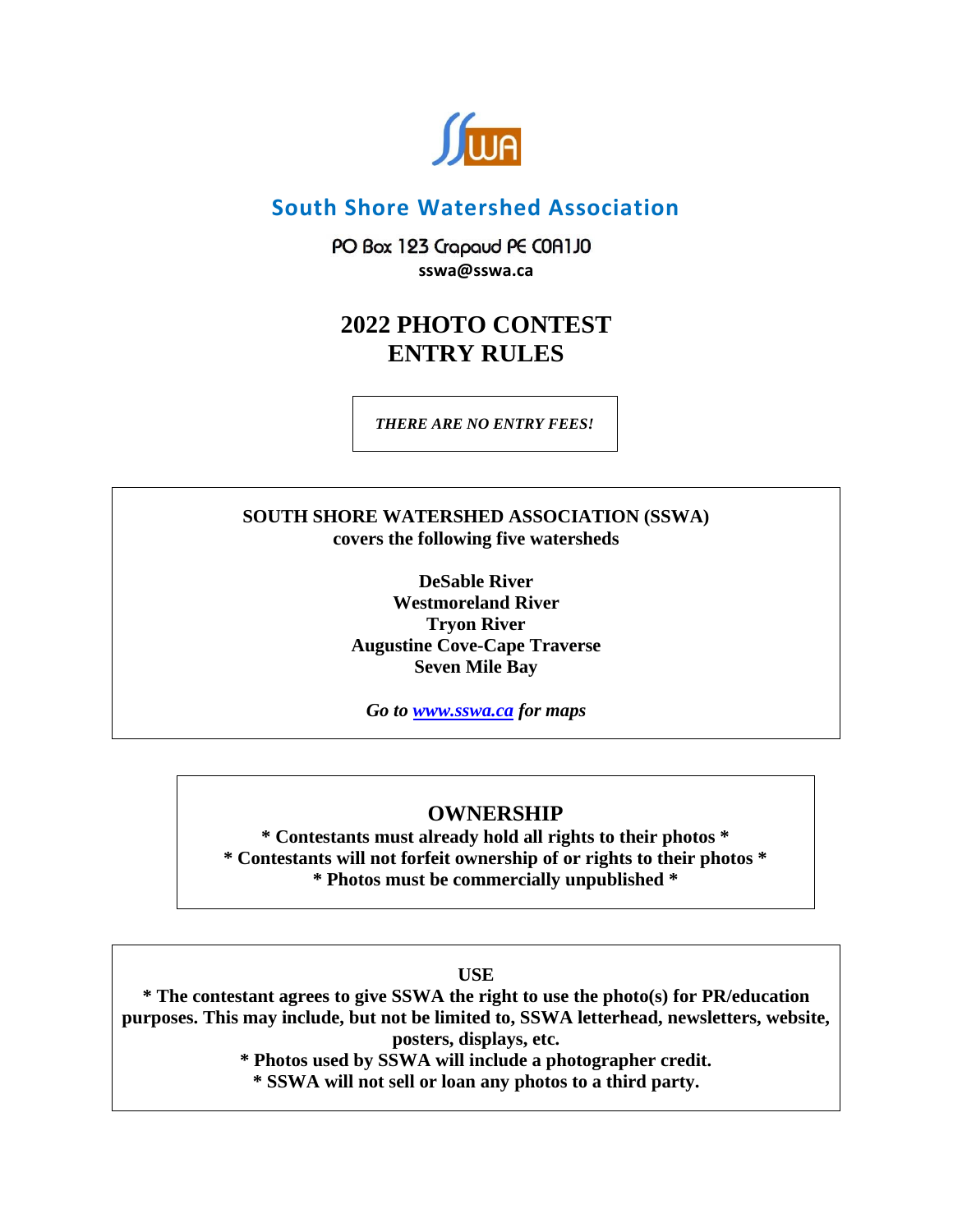#### **(1) PRIZES**

The following places and prize money are offered:

- \* First, second, and third places will receive a cheque and certificate
- \* Honorable Mentions will receive a certificate
- \* The Grand Prize winner will receive a cheque, certificate, and two-year SSWA membership.

#### *NOTE: There is only one class, open to all ages.*

#### *For each of the four categories listed under (2) below*

First place: \$50 Second place: \$35 Third place: \$25 Honorable Mention certificates may also be awarded.

#### *Grand Prize*

*Judged from the four first-place entries (People's Choice at AGM).* Winner  $$75$ , plus two-year SSWA membership, value \$20

#### **(2) PURPOSE, CATEGORIES, AND ENTRY LIMIT**

#### *PURPOSE*

The purpose of the Contest is to help increase public awareness of the rich ecosystems in which we live, and to encourage people to explore nature in the outdoors.

Photos will serve this purpose that demonstrate creativity and originality, and that have a special interest or appeal.

This is an *amateur* photo contest. If you have a camera, we encourage you to send in an entry!

# *CATEGORIES*

**Close-ups \* Land \* Water \* Wildlife** 

\* The inclusion of people, buildings or manufactured objects, except as *minor* background, is **strongly discouraged**. This is first and foremost a competition that aims to encourage highlighting the wonders of the *natural* environment.

*\** The entry limit is a maximum of **four photos** per contestant.

\* SSWA reserves the right to allot entries to appropriate categories.